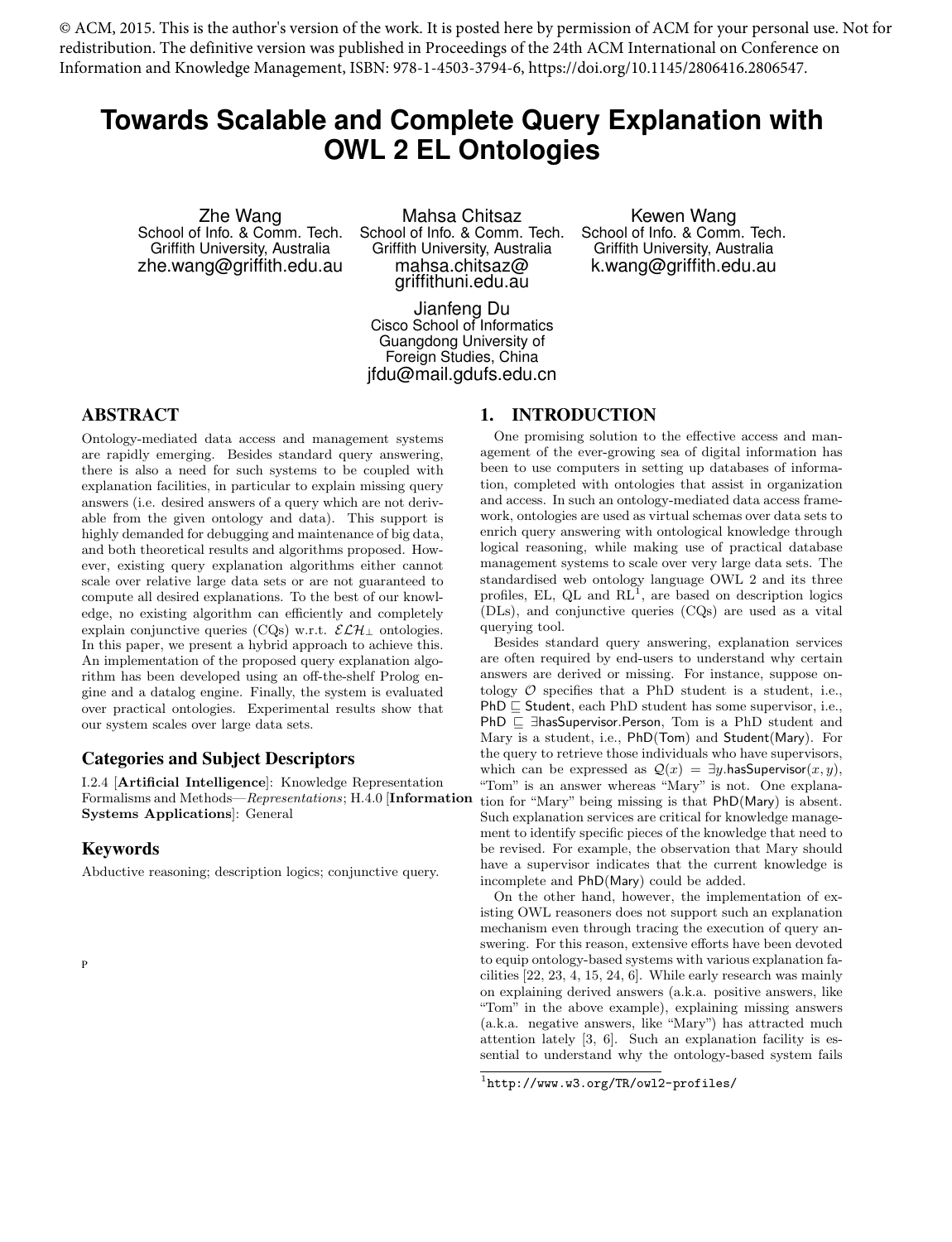to derive certain desired answers, and to enrich incomplete data according to user observations. Such a query explanation problem is usually formalised as a problem of abduction in AI, called query abduction.

Existing research efforts showed that query abduction is challenging. First, while ontology-based reasoning empowers query answering, it also complicates query abduction. The computational complexity of query abduction is indeed higher than query answering [6]. Also, efficiency of abduction implementation has not been a central concern in AI but it is essential for ontology-based systems, and it is highly non-trivial to develop a scalable algorithm for query abduction. Furthermore, existing query abduction approaches are either incapable to scale over large data sets or incomplete in explaining CQs (i.e., they may fail to compute certain explanations, see a detailed discussion in Section 2). In this paper, we demonstrate that it is possible to achieve both scalability and completeness in one framework, by presenting a complete and scalable query abduction method for  $\mathcal{ELH}\_$ untologies. We choose  $\mathcal{ELH}\_$ ubecause it underlies the OWL 2 EL profile, is expressive enough for many practical ontologies such as SNOMED CT, and is a core fragment of most expressive DLs. CQ answering for  $\mathcal{ELH}_\perp$  ontologies has attracted intensive interest lately [19, 26].

The main contributions of the paper include: (1) We reduce a query abduction problem in  $\mathcal{ELH}_{\perp}$  to an equivalent one in datalog, and prove the soundness and completeness. (2) We introduce a method to extract (often very small) modules of the data through data summarisation, and we introduce an advanced pruning strategy to couple the basic backward chaining procedure in the search for solutions. (3) We implemented a prototype system that integrates highly optimised Prolog and datalog engines, and our evaluation shows that the algorithm is capable of handling query abduction involving around 10 million facts.

#### 2. RELATED WORKS

Several approaches to query abduction have been proposed, which vary according to their underlying DLs and types of observations. Some of these focused on expressive DLs and observations formulated by simple atomic queries or ground CQs [17, 14, 21, 9]. These approaches typically use tableau-based methods, which however, could rarely scale over relative large data sets. One exception is the approach by Du et al. [9], which we will discuss in detail later.

Query abduction for CQs with existentially quantified variables, which will be referred to as general CQs, has been investigated only for light-weight DLs underlying OWL 2 RL and QL profiles. Borgida et al. [3] are among the first who advocated to study the explanation of negative answers, and they focused on OWL 2 QL. Du et al. [10] have proposed a practical approach in OWL 2 RL, and an OWL 2 RL ontology can be directly translated into a datalog program. Calvanese et al. [6] investigated the computational complexity of query abduction in OWL 2 QL. To the best of our knowledge, we are the first to study query abduction for general CQs in OWL 2 EL.

Du et al. [9, 8] were among the first to tackle the scalability issue, yet those approaches still suffer from some shortcomings. The method proposed in [9] is incomplete for general CQs, that is, their method is unable to compute all minimal explanations for some general CQs. This is mainly due to the ontology transformation adopted in that approach, which discard rules with existentially quantified variables in the head. Such rules will be referred to as genuine ex*istential rules.* For example, consider the ontology  $\mathcal O$  in Section 1, the algorithm developed in [9] discards the axiom PhD ⊑ ∃hasSupervisor.Person and thus cannot obtain the explanation PhD(Mary). Also, the system developed in [9] still has difficulty in processing large data sets (see Section 5 for details). In [8], a notion of a representative explanation is introduced, which is informally a schema of multiple explanations. While a scalable algorithm is developed, the approach works only for first-order (FO) rewritable ontologies, and ontologies expressed in popular ontology languages, such as OWL 2 EL which we look into, may not be FO rewritable. It is challenging to efficiently compute representative explanations for ontologies that may not be FO rewritable. To see this, consider an ontology consisting of one axiom  $\exists R.A \sqsubseteq A$ . For the observation  $A(a)$ , there would an infinite number of representative explanations of the form  $\{R(a, u_1), R(u_1, u_2), \ldots, R(u_{n-1}, u_n), A(u_n)\}.$ 

In summary, compared to existing query abduction approaches, our approach is the only one that enjoys all the following three properties: (1) In contrast to [17, 14, 21], our approach scales over large data sets. (2) In contrast to [9], our approach is complete for general CQs in a sense that all (minimal) explanations can be computed. (3) In contrast to [3, 10, 6, 8], our approach applies to  $\mathcal{ELH}_\perp$  ontologies that are not necessarily FO rewritable.

# 3. PRELIMINARIES

We use standard notions of first-order (FO) constants, variables, terms, substitutions, predicates, atoms, (ground) formulae, and sentences. All atoms and formulae considered in the paper are function free. A fact is a ground atom. For a formula  $\phi$ , with  $\phi(\vec{x})$  we denote that  $\vec{x}$  are the free variables in  $\phi$ . For a (set of) formula(e)  $\phi$ , pred( $\phi$ ), term( $\phi$ ),  $const(\phi)$  denote the set of predicates, terms, and constants occurring in  $\phi$ . First-order entailment are defined as usual. For convenience, we sometimes treat a conjunction of atoms as a set consisting of the atoms.

# 3.1 Description Logic and Query Answering

Consider countably infinite and mutually disjoint sets  $N_C$ ,  $N_R$ ,  $N_I$ , and  $N_V$  of concept names (i.e., unary predicates), role names (i.e. binary predicates), individuals (i.e. constants), and variables respectively. In  $\mathcal{ELH}_\perp$ , a concept description (or simply concept)  $C$  is defined inductively using the following constructors:

$$
C := \top |\bot| A | C_1 \sqcap C_2 | \exists R.C,
$$

where  $A \in N_C$ ,  $R \in N_R$ , and  $C_1$  and  $C_2$  are concepts. A TBox is a finite set of axioms of the forms  $C \subseteq D$ , and  $R \subseteq S$ , where C, D are both concepts and  $R, S \in N_R$ . An ABox is a finite set of facts of the forms  $A(a)$  and  $R(a, b)$ , where  $A \in N_C$ ,  $R \in N_R$  and  $a, b \in N_I$ . A knowledge base (KB)  $\mathcal{K} = (\mathcal{T}, \mathcal{A})$  consists of a TBox  $\mathcal{T}$  and an ABox  $\mathcal{A}$ . The semantics of  $\mathcal{ELH}_\perp$  is defined as usual in terms of an interpretation  $\mathcal{I} = (\Delta^{\mathcal{I}}, \cdot^{\mathcal{I}})$ , and we refer to [1] for details.

An  $\mathcal{ELH}_\perp$  TBox is normalized if it consists of only axioms of the forms  $A \sqsubseteq B$ ,  $A_1 \sqcap \cdots \sqcap A_n \sqsubseteq A$ ,  $A_1 \sqsubseteq \exists R.A$ ,  $\exists R.A_1 \sqsubseteq$ A, and  $R \subseteq S$ , where  $A_{(i)} \in N_C \cup \{\top\}, B \in N_C \cup \{\top, \bot\},\$ and  $R, S \in N_R$ . An  $\mathcal{ELH}_\perp$  TBox can be transformed in polynomial time to a normalized TBox that is equivalent to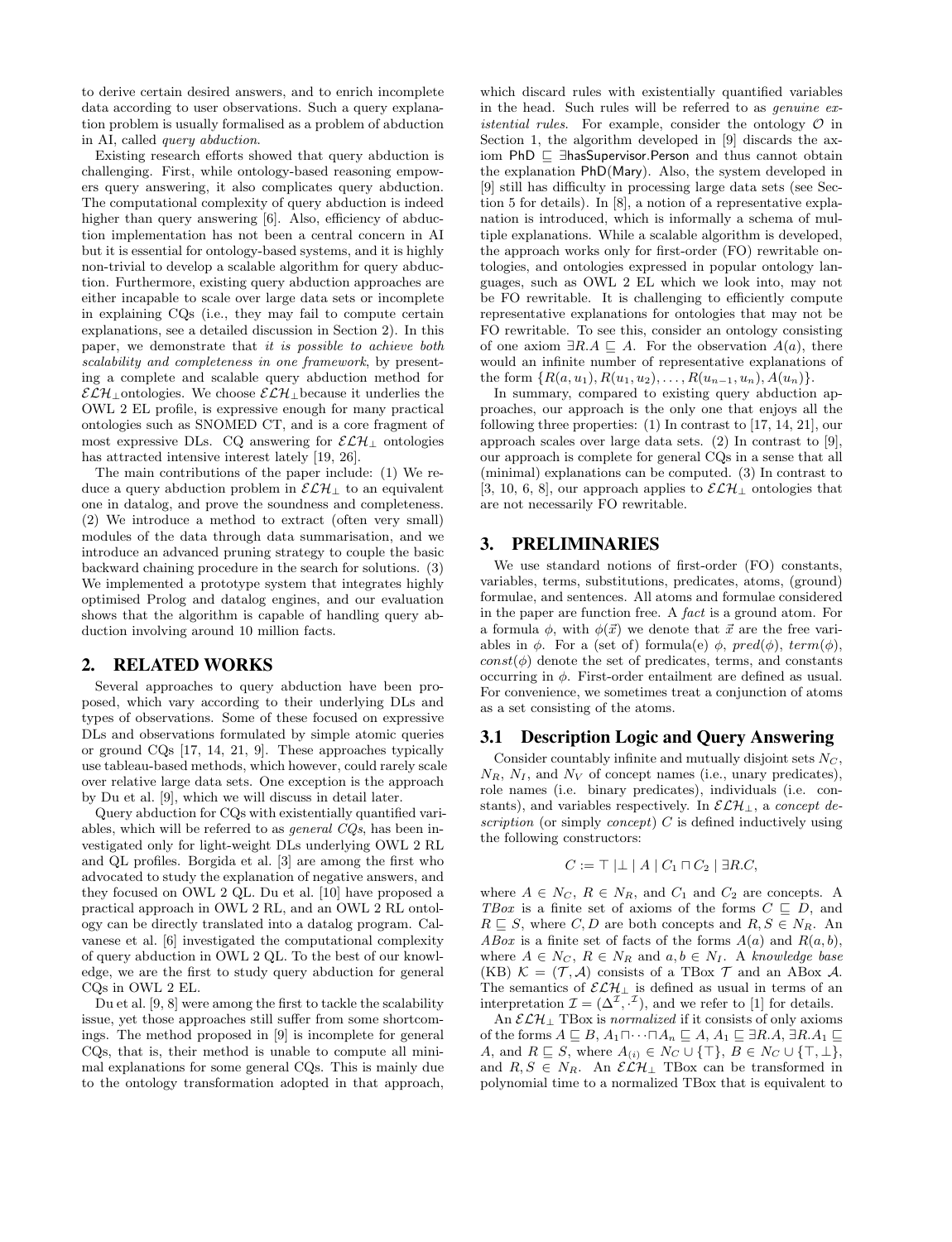the TBox [1]. Without loss of generality, we consider only TBoxes in normal form.

An FO query  $\mathcal{Q}(\vec{x})$  is a first-order formula (with free variables  $\vec{x}$ , we will sometimes write  $\mathcal Q$  for simplicity). It is called *boolean* if  $\vec{x}$  is empty. For a tuple of constants  $\vec{a}$  with the same arity as  $\vec{x}$ , we write  $\mathcal{Q}(\vec{a})$  to denote the Boolean FO query obtained from  $\mathcal{Q}(\vec{x})$  by substituting the variables  $\vec{x}$  with constants  $\vec{a}$ . For a TBox  $\mathcal{T}$ , an ABox  $\mathcal{A}$ , and a FO query  $\mathcal{Q}(\vec{x})$ , a tuple of constants  $\vec{a}$  is a *certain answer* (or simply an *answer*) to  $Q(\vec{x})$  over  $\mathcal T$  and  $\mathcal A$ , if the arity of  $\vec{a}$  agrees with that of  $\vec{x}$  and  $\mathcal{T} \cup \mathcal{A} \models \mathcal{Q}(\vec{a})$ . Otherwise, if  $\mathcal{T} \cup \mathcal{A} \not\models \mathcal{Q}(\vec{a})$  then  $\vec{a}$  is a negative answer.

A conjunctive query (CQ)  $\mathcal{Q}(\vec{x})$  is of the form  $\exists \vec{y}. \phi(\vec{x}, \vec{y}),$ where  $\phi$  is a conjunction of atoms with predicates and terms from  $N_C \cup N_R$  and  $N_I \cup N_V$ , respectively. Variables  $\vec{x}$  are answer variables and  $\vec{y}$  are quantified variables. A ground  $CQ$  is a CQ where  $\vec{y}$  is empty, and an *atomic query* is a ground CQ where  $\phi(\vec{x}, \vec{y})$  consists of a single atom.

## 3.2 Query Abduction

We consider the *query abduction problem (QAP)* where a CQ and an answer tuple are given as the observation and a solution to the problem (or equivalently an explanation to the query answer) is a set of facts [6]. Formally, given a background ontology consisting of a TBox  $\mathcal T$  and an ABox A, taking an instantiated CQ (or a BCQ)  $\mathcal{Q}(\vec{a})$  as the observation, a solution to the query abduction problem is a (possibly empty) set  $\mathcal E$  of facts such that  $\mathcal E$  is consistent with  $\mathcal{T} \cup \mathcal{A}$  and  $\vec{a}$  is an answer to  $\mathcal{Q}(\vec{x})$  over  $\mathcal{T} \cup \mathcal{A}$  (only) together with  $\mathcal{E}$ . In classical abduction setting, to reduce the search space and retrieve only relevant solutions, the predicates allowed in the solutions are often pre-specified, which are called abducibles. Furthermore, for the ease of understanding, solutions should be as succinct as possible, and the minimal solutions (w.r.t. set containment) are desired. The formal definition of QAP and a solution to the QAP is given as follows.

DEFINITION 1 (QAP). An instance of a query abduction problem (QAP) is a five tuple  $\mathcal{P} = \langle \mathcal{T}, \mathcal{A}, \mathcal{Q}(\vec{a}), \Sigma, \Delta \rangle$ , where  $\mathcal T$  is an  $\mathcal{ELH}_\perp$  TBox,  $\mathcal A$  is an  $\mathcal{ELH}_\perp$  ABox,  $\mathcal Q(\vec x)$ is a CQ,  $\vec{a}$  a tuple of constants with the same arity as  $\vec{x}$ ,  $\Sigma \subseteq N_C \cup N_R$  is a finite set of predicates, and  $\Delta$  is a finite set of constants. BCQ  $\mathcal{Q}(\vec{a})$  is the observation,  $\Sigma$  is the set of abducibles, and  $\Delta$  is the domain.

A solution  $\mathcal E$  to the QAP  $\mathcal P$  is a set of facts such that

- 1.  $pred(\mathcal{E}) \subseteq \Sigma$  and  $const(\mathcal{E}) \subseteq \Delta$ ;
- 2.  $\mathcal{T} \cup \mathcal{A} \cup \mathcal{E} \models Q(\vec{a})$ :
- 3.  $\mathcal{T} \cup \mathcal{A} \cup \mathcal{E} \not\models \bot$ ; and
- 4.  $\mathcal{E} \not\models \mathcal{Q}(\vec{a});$

Conditions 3 and 4 are called non-triviality conditions for a solution. Let  $sol(\mathcal{P})$  be the set of solutions to  $\mathcal{P}$ . Moreover,  $\mathcal E$  is minimal if there is no solution  $\mathcal E' \in sol(\mathcal P)$  s.t.  $\mathcal E' \subset \mathcal E$ .

In contrast to the definitions in [6, 8], the above definition has a finite domain  $\Delta$  as an additional attribute, and  $\Delta$ contains all the constants occurring in a solution. In [6, 8], a solution can contain any constants, including arbitrarily many fresh constants not present in the initial ABox. In this case infinitely many (minimal) solutions often exist for a QAP, and hence it is impossible to compute all the (minimal) solutions. Even if *representative solutions* are considered [8], which ignore renaming of fresh constants and are minimal up to substitution, still infinitely many such representative solutions may exist in general, as shown in Section 2. On the other hand, allowing uncontrolled introduction of fresh constants to QAP solutions is arguably of mere theoretical interest. In query explanation, a finite number of constants are often sufficient. Hence, we assume a finite domain ∆ in a QAP, which can either be specified by the user, or by default set to be the set of all the constants in the initial ABox  $\mathcal A$  and/or the constants in the observation  $Q$ . Given that the predicates and constants allowed in a solution are both finite and pre-specified, the total number of solutions to a QAP is always finite (even for ontologies that are not FO rewritable).

#### 3.3 Existential Rules

Since our new approach translates a QAP for  $\mathcal{ELH}$ <sub>⊥</sub> into a problem of abduction in programs of existential rules, we recall some basics of existential rules in this subsection. Formally, an existential rule [5, 2] is a sentence of the form

$$
\forall \vec{x}.\forall \vec{y}.[\phi(\vec{x},\vec{y}) \rightarrow \exists \vec{z}.\psi(\vec{x},\vec{z})]
$$

where  $\phi(\vec{x}, \vec{y})$  and  $\psi(\vec{x}, \vec{z})$  are conjunctions of function-free atoms and  $\vec{x}$ ,  $\vec{y}$  and  $\vec{z}$  are pairwise disjoint. For convenience of presentation, universal quantifiers are often omitted. Formula  $\phi$  is the body and formula  $\psi$  is the head of the rule. It is shown in [5] that  $\mathcal{ELH}_\perp$  can be captured by existential rules. In particular, given an  $\mathcal{ELH}_\perp$  TBox  $\mathcal{T}, \mathcal{T}$  can be transformed into an existential program  $\mathcal{R}_{\mathcal{T}}$  that is semantically equivalent to  $\mathcal T$  in first-order logic. Query answering and query abduction in programs of existential rules are defined in the same way as in  $\mathcal{ELH}_\perp$ , and for query abduction of existential rules, we extend the definition QAP to allow Q in observations to be a FO query.

A *datalog* rule is an existential rule whose head  $\psi(\vec{x}, \vec{z})$ consists of a single atom and  $\vec{z}$  is empty. In logic programming, the semantics of a datalog program  $\mathcal D$  is given by the least Herbrand model. For a datalog program  $D$ , let  $M$  be the least Herbrand model of  $\mathcal{D} \cup \mathcal{F}$ , it is well known that for a tuple  $\vec{a}, \mathcal{D} \cup \mathcal{F} \models \mathcal{Q}(\vec{a})$  if and only if M satisfies  $\mathcal{Q}(\vec{a})$ .

Answering CQs w.r.t. a datalog program can also be achieved through a backward chaining procedure based on SLD-resolution (with tabling, a technique to control cycles and to guarantee termination), which we formally present as follows. A goal is a conjunction of atoms  $\alpha_1 \wedge \ldots \wedge \alpha_m$ . The SLD-resolution rule takes as premises a goal and a datalog rule, and it produces a new goal as follows

$$
\frac{\alpha_1 \wedge \ldots \wedge \alpha_m, \phi \rightarrow \beta}{\sigma(\alpha_2) \wedge \ldots \wedge \sigma(\alpha_m) \wedge \sigma(\phi)}
$$

where  $\sigma$  is the most general unifier of  $\alpha_1$  and  $\beta$ . An SLDproof of a goal  $G_0$  w.r.t. a datalog program  $D$  and a set  $\mathcal F$  of facts is a sequence of goals  $G_0, \ldots, G_n$ , where  $G_n \subseteq \mathcal{F}$  and each  $G_{i+1}$  is obtained from  $G_i$  by a single SLD-resolution. SLD-resolution is sound and complete for datalog: for a datalog program D, a set F of fact, a CQ  $\mathcal{Q}(\vec{x}) = \exists \vec{y}.\phi(\vec{x}, \vec{y})$ and a tuple  $\vec{a}$  of constants,  $\mathcal{D} \cup \mathcal{F} \models Q(\vec{a})$  iff there exists an SLD-proof of the goal  $\phi(\vec{a}, \vec{y})$  w.r.t.  $\mathcal D$  and  $\mathcal F$ . In this case, we call it an SLD-proof of  $\mathcal{Q}(\vec{a})$  w.r.t. D and F. For a rule  $r \in \mathcal{D}$ , denote  $r \in SLD(\mathcal{Q}, \mathcal{D}, \mathcal{F})$  if r is involved in an SLD-proof of  $Q$  w.r.t.  $D$  and  $\mathcal{F}$ ; and for a fact  $\alpha$ , denote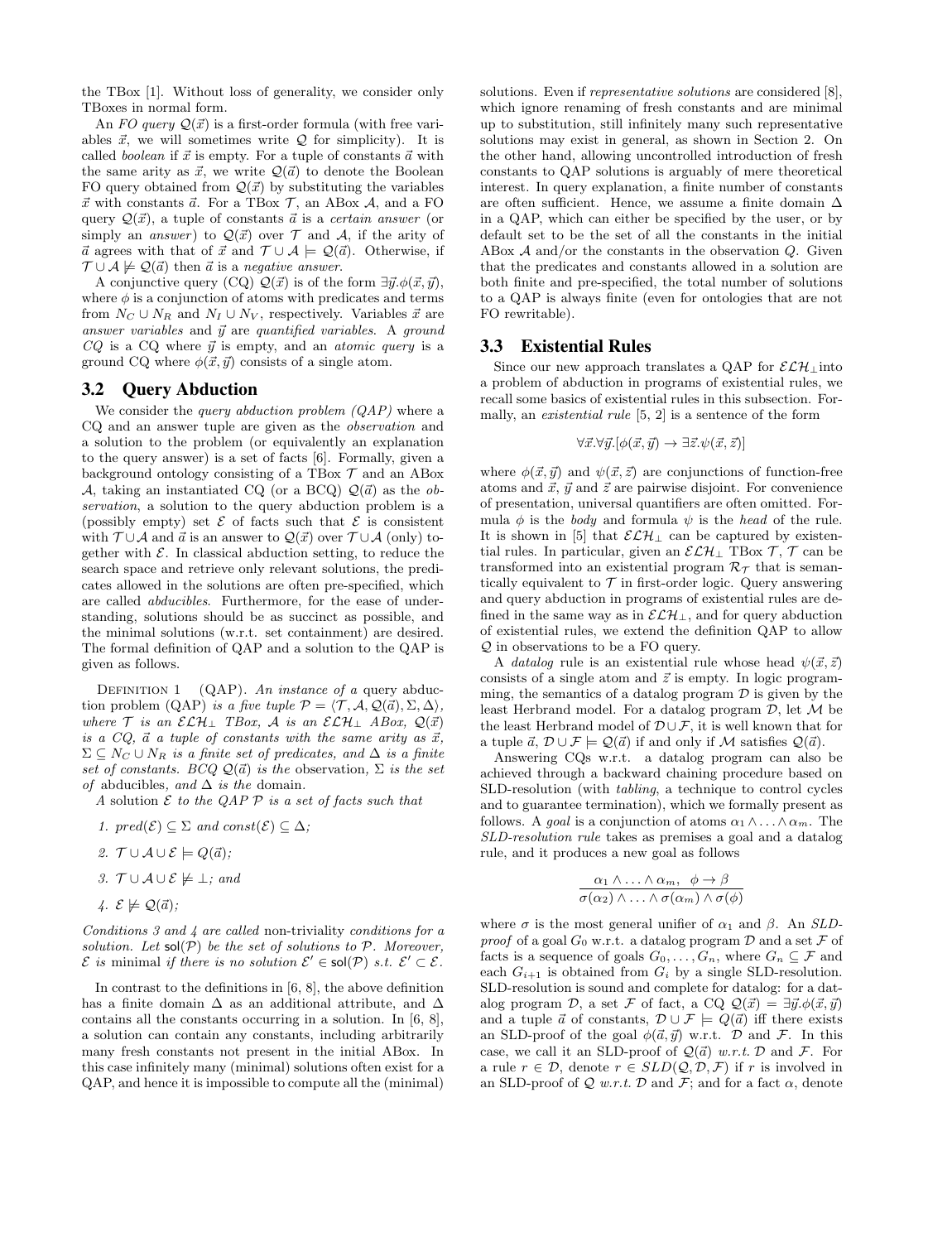$\alpha \in SLD(\mathcal{Q}, \mathcal{D}, \mathcal{F})$  if there exists an SLD-proof  $G_0, \ldots, G_n$ of  $\mathcal{Q}(\vec{a})$  such that  $\alpha \in G_n$ .

# 4. OUR APPROACH

In our query abduction setting, observations may contain existentially quantified variables and ontologies may have genuine existential rules. It is well observed in query answering and abduction literature that the sophisticated interaction between general CQs and genuine existential rules often post great challenges to computation. Our approach to address the scalability and completeness issues in query abduction combines several novel techniques for ontology transformation, query rewriting, data summarisation and module extraction, and our system integrates a datalog engine, a Prolog engine and an RDBMS. The key feature of our approach is that it reduces ontological query abduction in  $\mathcal{ELH}_{\perp}$  to rule-based reasoning and thus can make use of off-the-shelf rule-based systems (instead of less scalable OWL reasoners). Also, it is sound and complete in computing all the minimal solutions, and at the same time scales over large data sets.

#### 4.1 Overview

In a nutshell, given a QAP  $\mathcal{P} = \langle \mathcal{T}, \mathcal{A}, \mathcal{Q}, \Sigma, \Delta \rangle$  in  $\mathcal{ELH}_\perp$ our approach computes all its minimal solutions in the following steps.

Ontology transformation and observation rewriting: Our first step is to compute a datalog approximation  $\mathcal{D}_{\mathcal{T}}$ of the initial TBox  $\mathcal T$  and a rewriting  $\mathcal Q^*$  of the initial observation. In the construction of  $\mathcal{D}_{\mathcal{T}}$ , instead of eliminating all the axioms in  $T$  that cannot be equivalently translated into datalog, we replace the existentially quantified variables with fresh constants. For approximated reasoning, we could replace  $\mathcal T$  with  $\mathcal D_{\mathcal T}$  and compute solutions for the new QAP using a resolution-based procedure. However, the approximation may introduce incorrect solutions, and hence  $\mathcal{Q}^*$  is constructed by adding filtering conditions to  $Q$ , which will invalidate certain resolution proofs and hence filter out the corresponding (spurious) solutions.

Module Extraction: In the second step, we extract (small) modules of each component (except for the observation) of the QAP that are used for query abduction, and we achieve this through data summarisation. First, we obtain a compact summary  $\delta(A)$  of the initial ABox A by grouping and merging individuals in A. Then, using  $\delta(A)$  together with  $\mathcal{D}_{\mathcal{T}}$  and  $\mathcal{Q}^*$ , we extract modules of  $\mathcal{D}_{\mathcal{T}}$ ,  $\mathcal{A}, \Sigma$  and  $\Delta$  that are relevant to the query abduction. For example, two (small) modules  $\mathcal{A}_{\mathcal{Q}}$  and  $\mathcal{A}_{\perp}$  of  $\mathcal{A}$  are extracted, one for solution generation and one for solution verification. The module  $\mathcal{A}_{\mathcal{Q}}$  is obtained through a resolution-based procedure and by tracking the facts in  $\delta(A)$  that participate in some resolution proof of Q.

Solution generation and verification with pruning: In the final step, we use the modules extracted in the previous step to generate and verify solution candidates. We employ a Prolog engine in this step and the previous step to perform resolution, by encoding the corresponding QAPs in Prolog. Besides a systematic search for solutions via resolution, an advanced pruning strategy is also applied. That is, once a solution  $\mathcal E$  is computed, we exploit it further to generate other candidates  $\mathcal{E}',$  by applying hierarchical knowledge from the TBox  $\mathcal T$ . In this the resolution proof for constructing  $\mathcal{E}'$  is often pruned. Verifications of solution candidates

are performed with a datalog engine. Hence, our approach consists of a combination of backward chaining (for solution generation) and forward chaining (for verification).

#### 4.2 Ontology Transformation

For an  $\mathcal{ELH}_\perp$  KB  $\mathcal{K} = (\mathcal{T}, \mathcal{A})$  with a normalized TBox, we will first transform  $\mathcal T$  into a datalog program  $\mathcal D_{\mathcal T}$  in a way similar to [26]. In particular,  $\mathcal{D}_{\mathcal{T}}$  consists of the rules in Table 1, plus one rule  $A(x) \rightarrow \top(x)$  for each concept name A occurring in  $\mathcal T$  and two rules  $R(x, y) \to \top(x)$  and  $R(x, y) \rightarrow \top(y)$  for each role name R occurring in T, where we use  $\top$  as a special unary predicate in datalog. These datalog rules capture the semantics of  $\top$  in  $\mathcal{ELH}$ <sub>1</sub>.

| $\mathcal{ELH}_\perp$ axiom    |                    | datalog rule                             |
|--------------------------------|--------------------|------------------------------------------|
| $A \sqsubset \bot$             | $\rightsquigarrow$ | $A(x) \rightarrow \perp(x)$              |
|                                |                    | $\perp$ is a unary predicate.            |
| $A_1 \sqsubset A$              | $\rightsquigarrow$ | $A_1(x) \rightarrow A(x)$                |
| $A_1 \sqcap A_2 \sqsubseteq A$ | $\rightsquigarrow$ | $A_1(x) \wedge A_2(x) \rightarrow A(x)$  |
| $A_1 \sqsubset \exists R.A$    | $\rightsquigarrow$ | $A_1(x) \rightarrow R(x,c_{R,A})$        |
|                                |                    | $A_1(x) \rightarrow A(c_{R,A})$          |
|                                |                    | $c_{R,A}$ is a fresh constant.           |
| $\exists R.A_1 \sqsubset A$    | $\rightsquigarrow$ | $R(x, y) \wedge A_1(y) \rightarrow A(x)$ |
| $R \sqsubset S$                |                    | $R(x, y) \rightarrow S(x, y)$            |

Table 1: Transformation from  $\mathcal{ELH}_\perp$  to datalog.

The following example illustrates the transformations.

EXAMPLE 1. Let TBox  $T$  consist of the following three axioms:

 $T1)$  RA  $\sqsubseteq$  Person  $\sqcap$  ∃works.RG

 $T2$ ) Student  $□$  Person  $□$  ∃takes.Course

 $T3$ ) Person  $□$  ∃takes.Course  $□$  Student

Axiom T1 says that a research assistant (RA) is a person and she works in some research group (RG), and axioms T2 and T3 say that a student is a person who takes some courses.

The corresponding existential program  $\mathcal{R}_{\tau}$  has five rules  $R1-R5$ :

 $R1)$  RA(x)  $\rightarrow$  Person(x)

 $R2)$  RA(x)  $\rightarrow \exists y.$ (works(x, y)  $\land$  RG(y))

 $R3)$  Student(x)  $\rightarrow$  Person(x)

 $R_4$ ) Student(x)  $\rightarrow \exists y.$ (takes(x, y)  $\land$  Course(y))

 $R5)$  Person(x)  $\land$  takes(x, y)  $\land$  Course(y)  $\rightarrow$  Student(x)

where R5 is an abbreviation of two rules and the auxiliary concept introduced via normalization is omitted for brevity.

Then,  $\mathcal{R}_{\mathcal{T}}$  is transformed into the datalog program  $\mathcal{D}_{\mathcal{T}}$ containing R1, R3, R5, and the following datalog rules S1– S4:

$$
SI) RA(x) \rightarrow \text{works}(x, c_1)
$$
  
\n
$$
S3) Student(x) \rightarrow takes(x, c_2)
$$
  
\n
$$
S4) Student(x) \rightarrow Course(c_2)
$$
  
\n
$$
SI) Statex = (x, c_2)
$$

where  $c_1, c_2$  are fresh constants, S1 and S2 are transformed from  $R2$ , and  $S3$  and  $S4$  from  $R4$ .

The following result states that the datalog approximation of each KB is complete for query abduction. That is, each solution to the QAP w.r.t. KB  $\mathcal{T} \cup \mathcal{A}$  is a solution to the corresponding QAP w.r.t. datalog program  $\mathcal{D}_{\mathcal{T}} \cup \mathcal{A}$ .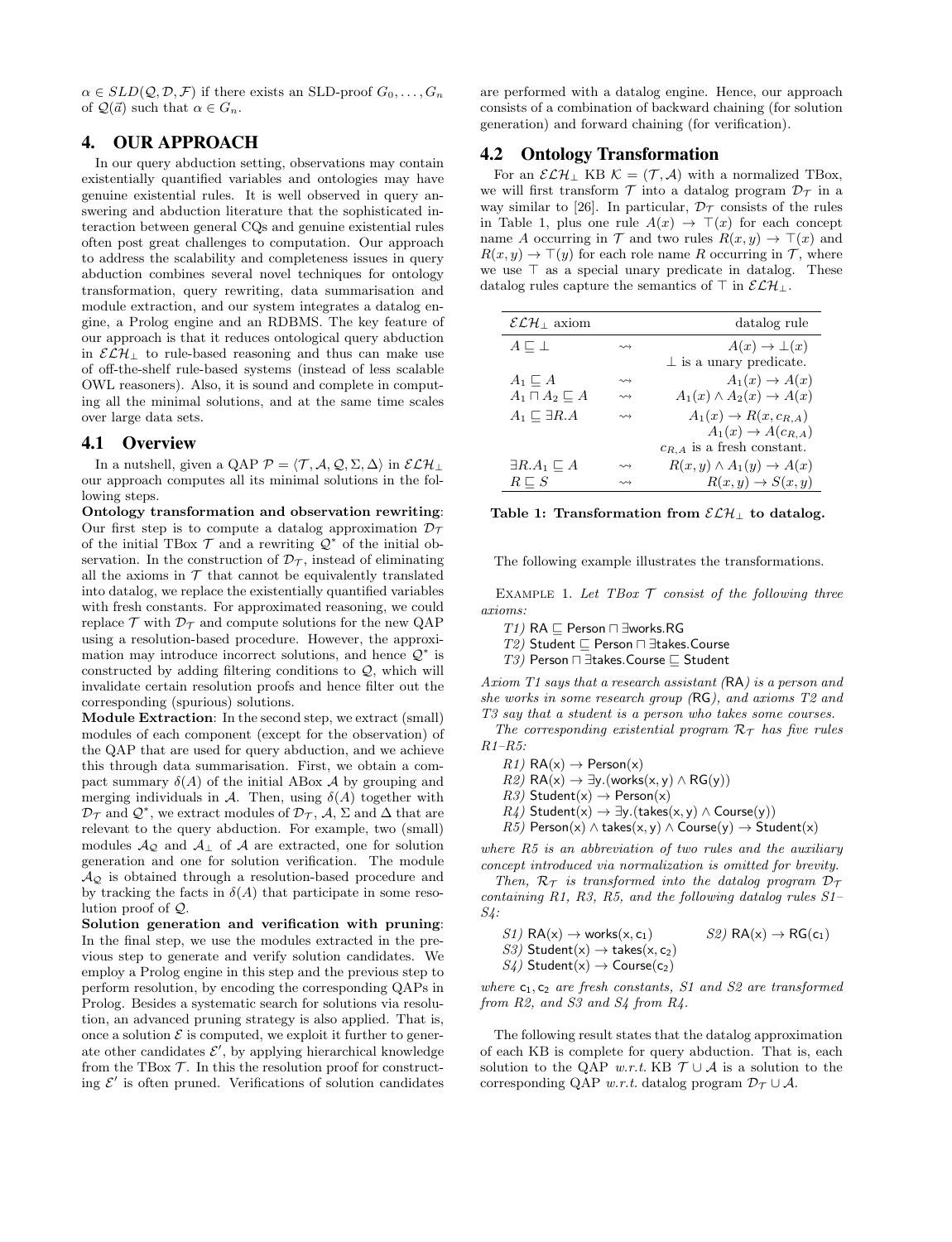PROPOSITION 1. Let  $\mathcal{P} = \langle \mathcal{T}, \mathcal{A}, \mathcal{Q}(\vec{a}), \Sigma, \Delta \rangle$  be a  $QAP$ in  $\mathcal{ELH}_\perp$ , and  $\mathcal{P}'$  be the QAP obtained from  $\mathcal P$  by replacing  $\mathcal T$  with  $\mathcal D_{\mathcal T}.$  Then,  $\mathsf{sol}(\mathcal P) \subseteq \{\mathcal E \in \mathsf{sol}(\mathcal P') \mid \mathcal D_{\mathcal T} \cup \mathcal A \cup \mathcal E \not\models \emptyset\}$  $\exists x.\bot(x)\}.$ 

However, the converse of Proposition 1 may not hold, that is, the transformation is not necessarily sound, and the following example illustrates it.

EXAMPLE 2. Let  $TBox \mathcal{T} = \{A \sqsubseteq \exists R.A\}$ . Then, the datalog program  $\mathcal{D}_{\mathcal{T}}$  contains the following datalog rules  $A(x) \rightarrow$  $R(x, c)$  and  $A(x) \rightarrow A(c)$ . Take  $\Sigma = \{A\}$  and  $\Delta = \{a, b\}$ .

- 1. Consider CQ  $\mathcal{Q}_1(x,y) = \exists z . [R(x,z) \wedge R(y,z)]$  and  $QAP P_1 = \langle T, \emptyset, Q_1(a, b), \Sigma, \Delta \rangle$ . Then, the QAP has no solution, i.e.,  $sol(\mathcal{P}_1)$  is empty. However, let  $\mathcal{P}'_1$  be the QAP obtained from  $P_1$  by replacing  $T$  with  $D_T$ . Then,  $\{A(a), A(b)\}\$ is a solution to  $\mathcal{P}'_1$ .
- 2. Consider  $CQ \mathcal{Q}_2(x) = \exists y . [R(x, y) \wedge R(y, y)]$  and  $QAP$  $\mathcal{P}_2 = \langle \mathcal{T}, \emptyset, \mathcal{Q}_2(a), \Sigma, \Delta \rangle$ . Again, sol $(\mathcal{P}_2)$  is empty. Yet for  $\mathcal{P}_2'$  the QAP obtained from  $\mathcal{P}_2$  by replacing  $\mathcal T$  with  $\mathcal{D}_{\mathcal{T}}$ , {A(a)} is a solution to  $\mathcal{P}'_2$ .

The cause of incorrect solutions is that the above transformation from a TBox to a datalog program enforces forkshaped and cyclic structures in the models by unifying the instantiation of existentially quantified variables in each rule.

### 4.3 Observation Rewriting

To retain the soundness of our TBox transformation, we rewrite observations to filter out spurious solutions. In particular, we rewrite a CQ  $\mathcal{Q}(\vec{x})$  into a FO query  $\mathcal{Q}^*(\vec{x})$  such that for any observation  $\mathcal{Q}(\vec{a})$ , the solutions to a QAP  $\mathcal P$  are exactly those to the QAP  $\mathcal{P}'$  obtained by replacing the TBox  $\mathcal T$  in  $\mathcal P$  with  $\mathcal D_{\mathcal T}$ . Our rewriting approach is adapted from [20], where a rewriting method is used to filter out spurious query matching. While the rewriting in [20] is shown to be sufficient for query answering, it was unknown whether it works for abduction. Also, it is worth noting that our rewriting is simpler than that of [20], as we use a different program transformation from theirs. In what follows, we show that the rewriting technique can be used in abduction and in particular, our transformation-based procedure and the adapted observation rewriting form a sound and complete algorithm for query abduction in  $\mathcal{ELH}_\perp$ .

We first introduce unary predicates Ind and Aux to assert respectively the individuals occurring in the initial ABox and the auxiliary constants (i.e., those fresh constants generated in the approximation phase shown in Table 1). Then, to prevent spurious solutions introduced by fork-shaped or cyclic structures in the least Herbrand model of  $\mathcal{D}_{\mathcal{T}}$  (but not in models of  $\mathcal{T}$ ), for a CQ  $\mathcal{Q}$ , we define the equivalence relation  $\sim$  over the terms (i.e., variables and constants) in  $\mathcal Q$  as in [20]. Formally,  $\sim \subseteq \text{term}(Q) \times \text{term}(Q)$  is the smallest reflexive, symmetric and transitive relation that satisfies the following condition:

<sup>\*</sup>) if 
$$
R_1(s,t), R_2(s',t') \in \mathcal{Q}
$$
 with  $t \sim t'$  then  $s \sim s'$ .

Intuitively, the relation ∼ will be used to guarantee that if an instantiation of the query is satisfied by the least Herbrand model of  $\mathcal{D}_{\mathcal{T}}$ , then the instantiation does not contain a fork or cycle introduced by auxiliary constants (e.g., as in Example 2). For each equivalent class  $\xi$  of  $\sim$ , a representative  $t_{\xi} \in \xi$  is chosen.

For a CQ  $\mathcal{Q}$ , the following notions help us to identify substructures in  $\mathcal{Q}$  that can possibly lead to spurious solutions, as their instantiations may contain forks and cycles:

- Fork is the set of pairs  $(pre(\xi), \xi)$  with  $\xi$  being an equivalence class of  $\sim$ ,  $pre(\xi) = \{t \in term(Q) \mid \exists R \in$  $N_R$ ,  $\exists t' \in \xi$  such that  $R(t, t') \in \mathcal{Q}$ , and  $|pre(\xi)| \geq 2$ .
- Cyc is the set of quantified variables  $v$  such that there are  $R_0(t_0, t'_0), \cdots, R_m(t_m, t'_m), \cdots, R_n(t_n, t'_n) \in \mathcal{Q}(n, m \geq 0)$ 0), with  $v \sim t_i$  for some  $0 \leq i \leq n$ ,  $t'_i \sim t_{i+1}$  for all  $i < n$ , and  $t'_n \sim t_m$ .

Fork and Cyc can be also computed in time polynomial to the size of  $\mathcal{Q}$  [20].

Now, we introduce the rewriting of observations. Let CQ  $Q(\vec{x}) = \exists \vec{y}.\phi(\vec{x}, \vec{y}),$  its rewriting  $Q^*(\vec{x})$  is the FO query  $\exists \vec{y}.[\phi \wedge \phi_1 \wedge \phi_2]$  where

$$
\phi_1 := \bigwedge_{(\{t_1, \dots, t_k\}, \xi) \in \text{Fork}} (Aux(t_{\xi}) \to \bigwedge_{1 \leq i < k} t_i = t_{i+1})
$$
\n
$$
\phi_2 := \bigwedge_{v \in \text{Cyc}} Ind(v).
$$

Intuitively, filter  $\phi_1$  says that fork-shaped substructures in  $\mathcal{Q}$ should be instantiated in a way that all the legs merge into one, and  $\phi_2$  says that a cyclic substructure in  $\mathcal{Q}$  can only be instantiated with individuals (not auxiliary constants).

EXAMPLE  $3$  (CONT'D EXAMPLE 1). There are two equivalence classes  $\{x, y\}$  and  $\{z\}$  with respect to the relation  $\sim$ in  $\mathcal{Q}_1(x, y)$ , and the rewriting of  $CQ \mathcal{Q}_1(x, y)$  is

$$
\mathcal{Q}_1^*(x,y) = \exists z . [R(x,z) \land R(y,z) \land (Aux(z) \rightarrow x=y)].
$$

Let  $\mathcal{P}_1''$  be obtained from  $\mathcal{P}_1'$  by replacing  $\mathcal{Q}_1(a, b)$  with  $\mathcal{Q}_1^*(a, b)$ , then  $\{A(a), A(b)\}\$ is not a solution to  $\mathcal{P}_1''$ . Indeed,  $\mathcal{P}_1''$  has no solution just as  $P_1$ .

There is only one equivalence classes  $\{x, y\}$  with respect to the relation  $\sim$  in  $\mathcal{Q}_2(x)$ , and the rewriting of CQ  $\mathcal{Q}_2(x)$ is

$$
\mathcal{Q}_2^*(x) = \exists y . [R(x, y) \land R(y, y) \land (Aux(y) \rightarrow x = y) \land Ind(y)].
$$

Let  $\mathcal{P}_2''$  be obtained from  $\mathcal{P}_2'$  by replacing  $\mathcal{Q}_2(a)$  with  $\mathcal{Q}_2^*(a)$ , then  ${A(a)}$  is not a solution to  $\mathcal{P}'_2$ , and no solution exists to  $\mathcal{P}_2''$ .

Note that our rewriting is simpler than that of [20], largely due to the datalog transformation we adopt in the paper, which provides a tighter approximation on the models. For example, given an axiom  $A \sqsubseteq \exists R.B \sqcap \exists S.B$ , it is transformed into four datalog rules  $A(x) \to R(x, c_{R,B})$ ,  $A(x) \to B(c_{R,B})$ ,  $A(x) \rightarrow S(x, c_{S,B})$ , and  $A(x) \rightarrow B(c_{S,B})$ . In an approximated model in [20], however informally,  $c_{R,B}$  and  $c_{S,B}$  are not distinguished. Thus, it is not hard to see that we do not need the filter queries related to  $\text{Fork}_{\neq}$  and  $\text{Fork}_{\mathcal{H}}$  in [20].

The following theorem states that the ontology transformation combined with observation rewriting is sound and complete in  $\mathcal{ELH}$ <sub>1</sub>.

THEOREM 1. Let  $\mathcal{P} = \langle \mathcal{T}, \mathcal{A}, \mathcal{Q}(\vec{a}), \Sigma, \Delta \rangle$  be a QAP in  $\mathcal{ELH}_\perp$  and  $\mathcal{P}' = \langle \mathcal{D}_{\mathcal{T}}, \mathcal{A}, \mathcal{Q}^*(\vec{a}), \Sigma, \Delta \rangle$ . Then, sol $(\mathcal{P}) = \{\mathcal{E} \in$  $\mathsf{sol}(\mathcal{P}') \mid \mathcal{D}_{\mathcal{T}} \cup \mathcal{A} \cup \mathcal{E} \not\models \exists x.\bot(x)\}.$ 

Reducing a QAP in  $\mathcal{ELH}_{\perp}$  to an equivalent one in datalog allows us to use a resolution-based procedure, like SLDresolution, to generate solution candidates  $\mathcal{E}$ . Let  $\Lambda$  be the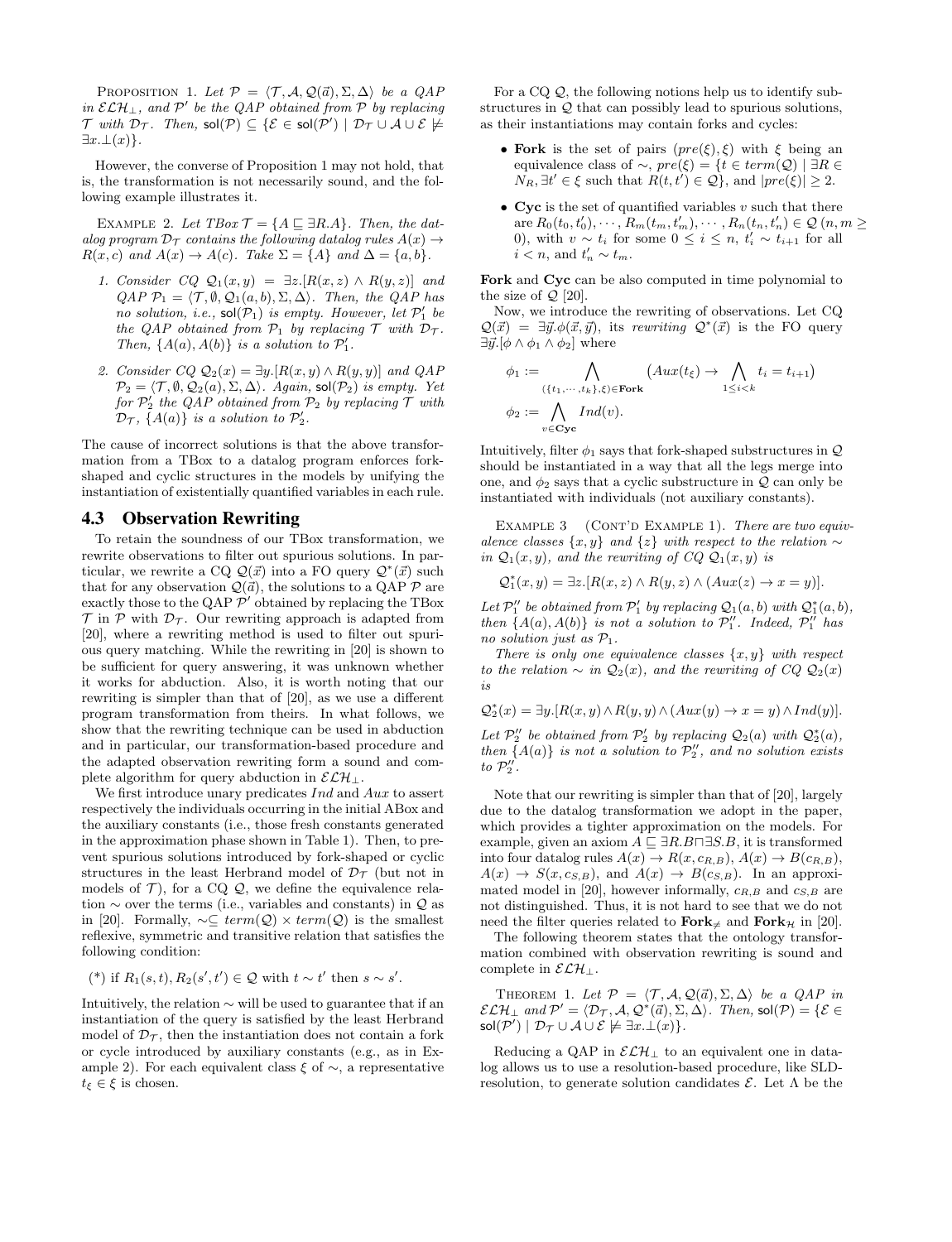set of all facts constructed from the predicates in  $\Sigma$  and the constants in  $\Delta$ . Then, all the candidates for minimal solutions can be generated by enumerating the SLD-proofs of goal  $\mathcal{Q}(\vec{a})$  w.r.t.  $\mathcal{D}_{\mathcal{T}}$  and  $\mathcal{A} \cup \Lambda$ . We will speak informally about (SLD-)resolution proofs of  $\mathcal{Q}^*(\vec{a})$ , which are SLD-proofs of  $\mathcal{Q}(\vec{a})$  validated against the additional filtering conditions in  $\mathcal{Q}^*(\vec{a})$ . Practically,  $\mathcal{Q}^*(\vec{a})$  can be encoded in Prolog, and hence it makes sense to talk about resolution proofs of  $\mathcal{Q}^*(\vec{a})$  and the solution candidates generated from them. We will omit  $\vec{a}$  in the (rewritten) observation for simplicity.

To verify the non-triviality of a solution  $\mathcal{E}$ , existing query abduction algorithms [10] often use an OWL reasoner like HermiT or Pellet. Theorem 1 shows that we can use a datalog engine for such verifications, which is often more efficient than an OWL reasoner.

#### 4.4 Module Extraction

Although reducing a QAP in  $\mathcal{ELH}_\perp$  to a QAP in datalog allows us to apply rule-based reasoning and highly efficient rule-based systems to compute solutions, a resolution procedure can still be computationally very expensive, especially when handling a large number of facts. In such cases, even if there are a small number of datalog rules, a resolution procedure may suffer from a significant computational overhead when it attempts to find out valid substitutions for a large number of constants. This is illustrated with the following example.

EXAMPLE 4. Consider the BCQ  $\mathcal{Q} = \exists x . [A(x) \wedge B(x) \wedge B(x)]$  $C(x)$ , datalog program  $\mathcal{D} = \{R(x, y) \wedge D(y) \rightarrow B(x), E(x) \rightarrow$  $F(x)$ , and ABox  $A = \{A(a), C(a), D(b), A(c_1), \ldots, A(c_m),$  $E(d_1), \ldots, E(d_n)$ . Let  $\Sigma = \{R\}$  and  $\Delta$  consist of all the individuals in A. Then the QAP  $\mathcal{P} = \langle \mathcal{D}, \mathcal{A}, Q, \Sigma, \Delta \rangle$  has a single solution  $\{R(a, b)\}\$ . Yet in the computation of (all minimal) solutions, a resolution procedure will attempt to resolve  $A(x)$  with each  $A(c_i)$   $(1 \leq i \leq m)$ . Then, after resolving  $B(c_i)$  to  $R(c_i, y) \wedge D(y)$  via the rule  $R(x, y) \wedge D(y) \rightarrow B(x)$ , it will attempt to resolve y in  $R(c_i, y)$  with all the individuals including all the  $d_j$ 's  $(1 \leq j \leq n)$ . Such an effort only fails eventually when trying to resolve say  $D(d_j)$  and  $C(c_i)$ .

When the ABox is large, a huge number of similar unfortunate attempts may occur, and as a result the computation suffers.

Hence, we want to reduce the number of input facts by extracting modules of the initial QAP components that are sufficient for the query abduction. Using ABox modules can effectively reduce the search spaces for resolution. We achieve this through data summarisation, a technique used in query answering [7, 11, 27]. Yet instead of using the result of summarisation directly for reasoning, we apply a novel method to extract modules of the initial QAP components. A data summarisation method groups the individuals in the ABox according to their occurrences in the ABox and merges individuals within the same group. In the result of summarisation, only one representative individual remains for each group. Individuals are grouped according to their types in the ABox. For an ABox  $A$  and an individual  $a$  in A, the type of a in A is  $\tau = \{A \mid A(a) \in \mathcal{A}, A \in N_C\}$ , i.e., a type is a finite set of concept names an individual is asserted to be a member in the ABox. Then, an ABox summary is defined as follows.

DEFINITION 2. Given an ABox A, for each type  $\tau$  of an individual in A, assign a distinct fresh individual  $c_{\tau}$  to  $\tau$ . Let  $\delta$  map each individual a in A to  $c_{\tau}$  where  $\tau$  is the type of a in A. Then,  $\delta(A)$  is the ABox obtained by replacing each individual a in  $\mathcal A$  with  $\delta(a)$ , and is referred to as the summary of  $A$ .

In practice, the number of types of individuals in a dataset is often much smaller than the number of individuals. As individuals with the same type tend to behave in a similar way in reasoning, merging them in data summarisation often leads to a compact and tight approximation of the initial ABox.

For a QAP  $\mathcal{P}' = \langle \mathcal{D}_{\mathcal{T}}, \mathcal{A}, \mathcal{Q}^*, \Sigma, \Delta \rangle$ , we first show how to use the ABox summary to extract two modules of the ABox  $A$ , one for generating QAP solutions and the other for verifying non-triviality. After that, we will show how to extract modules of other components of the QAP. For convenience, we regard  $\delta$  as a mapping defined on the set of individuals in  $\Delta$  by defining  $\delta(a) = a$  for each a not occurring A. Given an ABox summary, we are able to define two modules as follows. Recall that  $\Lambda$  is the set of all facts over the predicates in  $\Sigma$  and the constants in  $\Delta$ .

$$
\mathcal{A}_{\mathcal{Q}} = {\alpha \in \mathcal{A} \mid \delta(\alpha) \in SLD(\delta(\mathcal{Q}^*), \mathcal{D}_{\mathcal{T}}, \delta(\mathcal{A} \cup \Lambda)}, \mathcal{A}_{\perp} = {\alpha \in \mathcal{A} \mid \delta(\alpha) \in SLD(\exists x. \perp(x), \mathcal{D}_{\mathcal{T}}, \delta(\mathcal{A} \cup \Lambda)}.
$$

Module  $A_{\mathcal{Q}}$  is for generating candidate solutions, whereas module  $\mathcal{A}_{\perp}$  is for verifying non-triviality. To extract  $\mathcal{A}_{\mathcal{Q}},$ we start with QAP  $\mathcal{P}'' = \langle \mathcal{D}_{\mathcal{T}}, \delta(\mathcal{A}), \delta(\mathcal{Q}^*), \Sigma, \delta(\Delta) \rangle$ , and generate solution candidates to  $\mathcal{P}''$  with a resolution-based procedure. Note that using ABox summary  $\delta(A)$  instead of A can largely reduce the number of input facts. In the process of generating solution candidates, we keep track of the facts in  $\delta(A)$  that are involved in the resolution. Finally, the corresponding facts in  $A$  are extracted to form the module  $\mathcal{A}_{\mathcal{Q}}$ . Module  $\mathcal{A}_{\perp}$  is extracted analogously.

In the same resolution and solution generation processes, we can also extract modules for other components of the QAP. In particular, define

$$
\mathcal{D}_{\mathcal{Q}} = \{r \in \mathcal{D}_{\mathcal{T}} \mid r \in SLD(\delta(\mathcal{Q}^*), \mathcal{D}_{\mathcal{T}}, \delta(\mathcal{A} \cup \Lambda))\},\
$$
  

$$
\mathcal{D}_{\perp} = \{r \in \mathcal{D}_{\mathcal{T}} \mid r \in SLD(\exists x \dots \bot(x), \mathcal{D}_{\mathcal{T}}, \delta(\mathcal{A} \cup \Lambda))\},\
$$
  

$$
\Sigma_{\mathcal{Q}} = \{P \in \Sigma \mid \text{a fact } \alpha \text{ containing } P \text{ exists s.t.}\}
$$
  

$$
\alpha \in SLD(\delta(\mathcal{Q}^*), \mathcal{D}_{\mathcal{T}}, \delta(\mathcal{A} \cup \Lambda))\},\
$$
  

$$
\Delta_{\mathcal{Q}} = \{a \in \Delta \mid \text{a fact } \alpha \text{ containing } \delta(a) \text{ exists s.t.}\}
$$
  

$$
\alpha \in SLD(\delta(\mathcal{Q}^*), \mathcal{D}_{\mathcal{T}}, \delta(\mathcal{A} \cup \Lambda))\}.
$$

Note that  $\mathcal{A}_{\mathcal{Q}}, \mathcal{D}_{\mathcal{Q}}, \Sigma_{\mathcal{Q}}$  and  $\Delta_{\mathcal{Q}}$  can be extracted in one go via the resolution of  $\delta(Q^*)$ , and  $\mathcal{A}_{\perp}$  and  $\mathcal{D}_{\perp}$  can be extracted via the resolution of  $\exists x.\bot(x)$ .

EXAMPLE  $5$  (CONT'D EXAMPLE 4). There are four types in A:  $\{A, C\}$  for a,  $\{D\}$  for b,  $\{C\}$  for each  $c_i$   $(1 \leq i \leq m)$ , and  $\{E\}$  for each  $d_j$   $(1 \leq j \leq n)$ . Using a and b themselves as representatives, and c and d as representatives for  $c_i$ 's and  $d_j$ 's, respectively,  $\delta(\mathcal{A}) = \{A(a), C(a), D(b), A(c), E(d)\}.$  Then,  $\mathcal{A}_{\mathcal{Q}} = \{A(a), C(a), D(b)\}, \mathcal{A}_{\perp} = \emptyset, \mathcal{D}_{\mathcal{Q}} = \{R(x, y) \wedge D(y) \rightarrow$  $B(x)$ ,  $\mathcal{D}_{\perp} = \emptyset$ ,  $\Sigma_{\mathcal{Q}} = \{R\}$ ,  $\Delta_{\mathcal{Q}} = \{a, b\}$ .

<sup>2</sup>We assume the resolution proceeds from left to right as implemented in most Prolog engines, which may not be the case for every resolution procedure. Indeed, certain optimisation with ordering could help in this specific example, yet the example is to demonstrate a general issue not necessarily tied to ordering.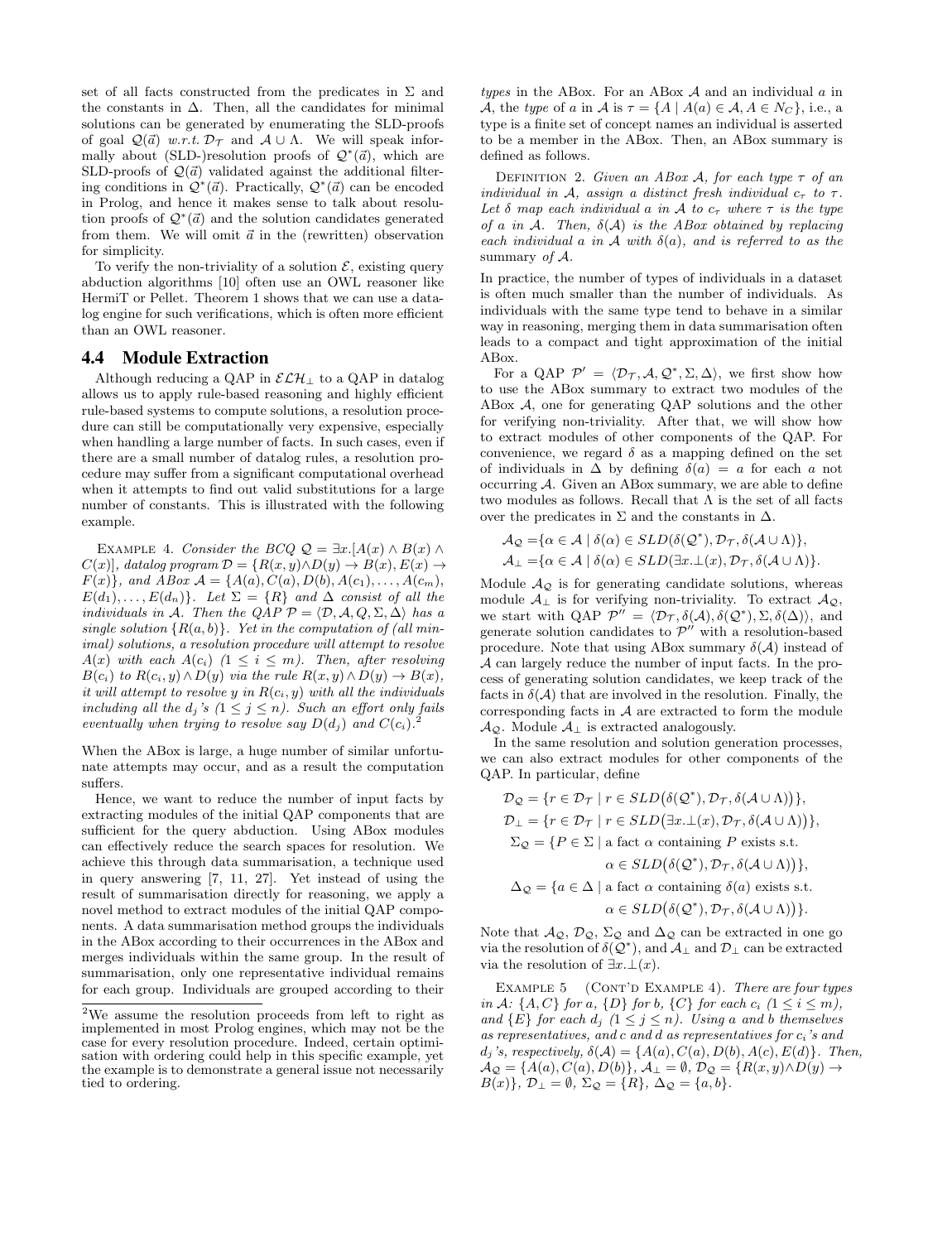The following theorem shows that the above modules are sufficient for query abduction.

THEOREM 2. Let  $\mathcal{P} = \langle \mathcal{T}, \mathcal{A}, \mathcal{Q}, \Sigma, \Delta \rangle$  be a  $QAP$  in  $\mathcal{ELH}_\perp$ . Then,  $\mathcal E$  is a minimal solution in  $\text{sol}(\mathcal P)$  iff the following conditions hold:

- 1. pred $(\mathcal{E}) \subseteq \Sigma_{\mathcal{Q}}$  and const $(\mathcal{E}) \subseteq \Delta_{\mathcal{Q}}$ ;
- 2.  $\mathcal{D}_{\mathcal{Q}} \cup \mathcal{A}_{\mathcal{Q}} \cup \mathcal{E} \models Q^*;$
- 3.  $\mathcal{D}_\perp \cup \mathcal{A}_\perp \cup \mathcal{E} \not\models \exists x.\bot(x);$
- 4.  $\mathcal{E} \not\models \mathcal{Q}$ ; and
- 5. no  $\mathcal{E}' \subset \mathcal{E}$  exists satisfying conditions 1-4.

In Exampe 5,  $\mathcal{E} = \{R(a, b)\}\$ , which is the only ABox that satisfies the conditions in Theorem 2.  $\mathcal E$  can be obtained via a SLD-proof of Q (the same as  $Q^*$ ) w.r.t.  $\mathcal{D}_Q$  and  $\mathcal{A}_Q \cup \Lambda_Q$ , where  $\Lambda_{\mathcal{Q}}$  is the set of all facts over  $\Sigma_{\mathcal{Q}}$  and  $\Delta_{\mathcal{Q}}$ . Then,  $\mathcal E$ is verified against non-triviality conditions  $\mathcal{D}_\perp \cup \mathcal{A}_\perp \cup \mathcal{E} \not\models$  $\exists x \bot(x)$  and  $\mathcal{E} \not\models \mathcal{Q}$ , and is returned as a solution.

## 4.5 Solution Search with Pruning

After preprocessing of the initial QAP, we obtain a datalog QAP of relatively small size. Our basic approach systematically searches for solution candidates using a resolutionbased procedure (with tabling to guarantee termination), verifies each candidate using a datalog engine, and keeps only the minimal solutions. Besides systematically enumerating the resolution proofs, the search for solutions can largely benefit from advanced pruning methods. In particular, when a solution  $\mathcal E$  is computed, instead of discarding  $\mathcal E$ and constructing a new resolution proof, a pruning method further exploits  $\mathcal E$  to generate another candidate solution  $\mathcal E'$ . When  $\mathcal{E}'$  is verified to be a solution, the resolution proofs for  $\mathcal{E}'$  and those for its supersets are pruned. Various heuristics can be applied in pruning. In [9], a pruning strategy that exploits the subsets  $\mathcal{E}'$  of  $\mathcal{E}$  is proposed, which allows the minimality of a solution to be checked immediately after its generation. Although such a pruning strategy for query abduction may require a larger number of verifications than the basic approach, such verifications are often less expensive than resolution. Given that the candidates  $\mathcal{E}'$ obtained from  $\mathcal E$  are close enough to valid solutions and can be enumerated efficiently, a search with pruning can largely outperform a basic one.

Once a minimal solution  $\mathcal E$  is computed, we propose a new pruning strategy for solution search that exploits  $\mathcal E$  and the hierarchical knowledge from the TBox. A hierarchical axiom in  $\mathcal{ELH}_\perp$  is of the form  $A \sqsubseteq B$  or  $R \sqsubseteq S$ . Such hierarchical axioms often constitute a large portion of practical ontology axioms, and can cause computation difficulty in resolution. This is illustrated in the following example.

EXAMPLE 6. Consider the BCQ  $Q = A_1(a_1) \wedge \ldots \wedge A_1(a_m)$ and the datalog program  $\mathcal{D} = \{A_{i+1}(x) \rightarrow A_i(x) \mid 1 \leq i \leq \mathcal{D}\}$ n}. Let  $\mathcal{A} = \emptyset$ ,  $\Sigma = \{A_1, \ldots, A_n\}$ , and  $\Delta = \{a_1, \ldots, a_m\}$ . The QAP  $P = \langle \mathcal{D}, \mathcal{A}, Q, \Sigma, \Delta \rangle$  has n<sup>m</sup> minimal solutions of the form  $\{A_{j_1}(a_1),...,A_{j_m}(a_m) | 1 \leq j_1,...,j_m \leq n\}.$ 

Constructing a resolution proof for each of the minimal solution is a tedious job and involves a large amount of repetition. However, from one minimal solution  $\{\ldots, A_i(a_i), \ldots\},\$ it is convenient to directly construct another minimal solution  $\{\ldots, A_{i+1}(a_i), \ldots\}$  using hierarchical rule  $A_{i+1}(x) \rightarrow$  $A_i(x)$ .

Based on this observation, we propose the following pruning technique that makes use of the hierarchical knowledge on concept names and role names in the TBox. Consider the QAP  $\mathcal{P}' = \langle \mathcal{D}_{\mathcal{T}}, \mathcal{A}, \mathcal{Q}^*, \Sigma, \Delta \rangle$  and the modules of its components  $\mathcal{D}_{\mathcal{Q}}, \mathcal{A}_{\mathcal{Q}}, \Sigma_{\mathcal{Q}},$  and  $\Delta_{\mathcal{Q}}$ . For a solution  $\mathcal{E} \in \mathsf{sol}(\mathcal{P}),$ a weakening of  $\mathcal E$  is obtained by replacing some  $A(a) \in \mathcal E$ with  $B(a)$  such that  $B \in \Sigma_{\mathcal{Q}}$  and  $\mathcal{T} \models A \sqsubseteq B$ , or by replacing some  $R(a, b) \in E$  with  $S(a, b)$  such that  $S \in \Sigma_{\mathcal{Q}}$ and  $\mathcal{T} \models R \sqsubseteq S$ ; a strengthening of  $\mathcal{E}$  is obtained by replacing some  $A(a) \in \mathcal{E}$  with  $B(a)$  such that  $B \in \Sigma_{\mathcal{Q}}$  and  $\mathcal{T} \models B \sqsubseteq A$ , or by replacing some  $R(a, b) \in E$  with  $S(a, b)$ such that  $S \in \Sigma_{\mathcal{Q}}$  and  $\mathcal{T} \models S \sqsubseteq R$ .  $\mathcal{E}_{\uparrow}$  and  $\mathcal{E}_{\downarrow}$  denote a weakening and a strengthening of  $\mathcal{E}$ , respectively.

PROPOSITION 2. Let  $\mathcal{P} = \langle \mathcal{T}, \mathcal{A}, \mathcal{Q}, \Sigma, \Delta \rangle$  be a QAP in  $\mathcal{ELH}_\perp$ . For a solution  $\mathcal{E} \in sol(\mathcal{P})$ , the following conditions hold:

- $\mathcal{E}_{\uparrow} \in \mathsf{sol}(\mathcal{P})$  iff  $\mathcal{D}_{\mathcal{Q}} \cup \mathcal{A}_{\mathcal{Q}} \cup \mathcal{E}_{\uparrow} \models \mathcal{Q}^*$  and  $\mathcal{E}_{\uparrow} \not\models \mathcal{Q}$ ; and  $\mathcal{E}_{\uparrow}$  is minimal if  $\mathcal E$  is minimal.
- $\mathcal{E}_\downarrow \in \mathsf{sol}(\mathcal{P}) \; \mathit{iff} \; \mathcal{D}_\perp \cup \mathcal{A}_\perp \cup \mathcal{E}_\downarrow \not\models \exists x.\bot(x) \; \mathit{and} \; \mathcal{E}_\downarrow \not\models \mathcal{Q};$ and  $\mathcal{E}_{\downarrow}$  is minimal only if  $\mathcal E$  is minimal.

Note that in the second condition, the minimality of  $\mathcal{E}_{\downarrow}$  is not guaranteed by the second half of the condition. For example, let  $\mathcal{Q} = D(a), \mathcal{D}_{\mathcal{Q}} = \{B(x) \to A(x), A(x) \land C(x) \to A(x)\}$  $D(x), B(x) \to D(x)$ ,  $\Sigma_{\mathcal{Q}} = \{A, B, C\}$ ,  $\Delta_{\mathcal{Q}} = \{a\}$ , and  $\mathcal{D}_{\perp}$ and  $A_{\mathcal{Q}} \cup A_{\perp}$  are both empty. Then, a minimal solution is  $\mathcal{E} = \{A(a), C(a)\}\$ , whereas  $\mathcal{E}_{\downarrow} = \{B(a), C(a)\}\$ is a solution but not minimal.

Once a solution  $\mathcal E$  is computed, our pruning method checks the minimality of  $\mathcal E$  as in [9]. If  $\mathcal E$  is minimal, the method enumerates and verifies whether each  $\mathcal{E}_{\uparrow}$  and each  $\mathcal{E}_{\downarrow}$  is a minimal solution.  $\mathcal{E}_{\uparrow}$  and  $\mathcal{E}_{\downarrow}$  are enumerated using the concept and role hierarchies pre-computed from  $\mathcal T$  using an OWL reasoner. Verifications of  $\mathcal{E}_{\uparrow}$  and  $\mathcal{E}_{\downarrow}$  are performed efficiently using a datalog engine.

#### 5. EXPERIMENTS

Based on the approach proposed in Section 4, we have implemented a prototype system called ABEL (ABduction for EL). Our experiments show that ABEL is efficient and can be used to compute minimal explanations for large ontologies and data sets in  $\mathcal{ELH}$ ⊥.

ABEL is implemented in Java. In our system, the KARMA system [26] is used for ontology transformation, Prolog engine XSB 3.4 [25] is used for generating solution candidates, and OWL reasoner  $\text{Pellet}^{3}$  as well as datalog engine  $\text{RDFox}^{4}$ is used for verifying solution candidates. We have evaluated our system on three suites of ontology benchmarks and under different settings. All the experiments were performed on a PC with an Intel Xenon 2.8 GHz processor and 16 GB RAM. The system and testing data are available at http://www.ict.griffith.edu.au/~kewen/AbductionEL/.

#### 5.1 Test Cases

In our experiments, we have employed ontologies that are widely used for benchmarking ontology-based CQ answering and for abduction [19, 26, 9]. The ontologies, corresponding data sets and queries are described as follows. To generate observations, we instantiated each query by substituting

 $^3$ clarkparsia.com/pellet

<sup>4</sup> www.cs.ox.ac.uk/isg/tools/RDFox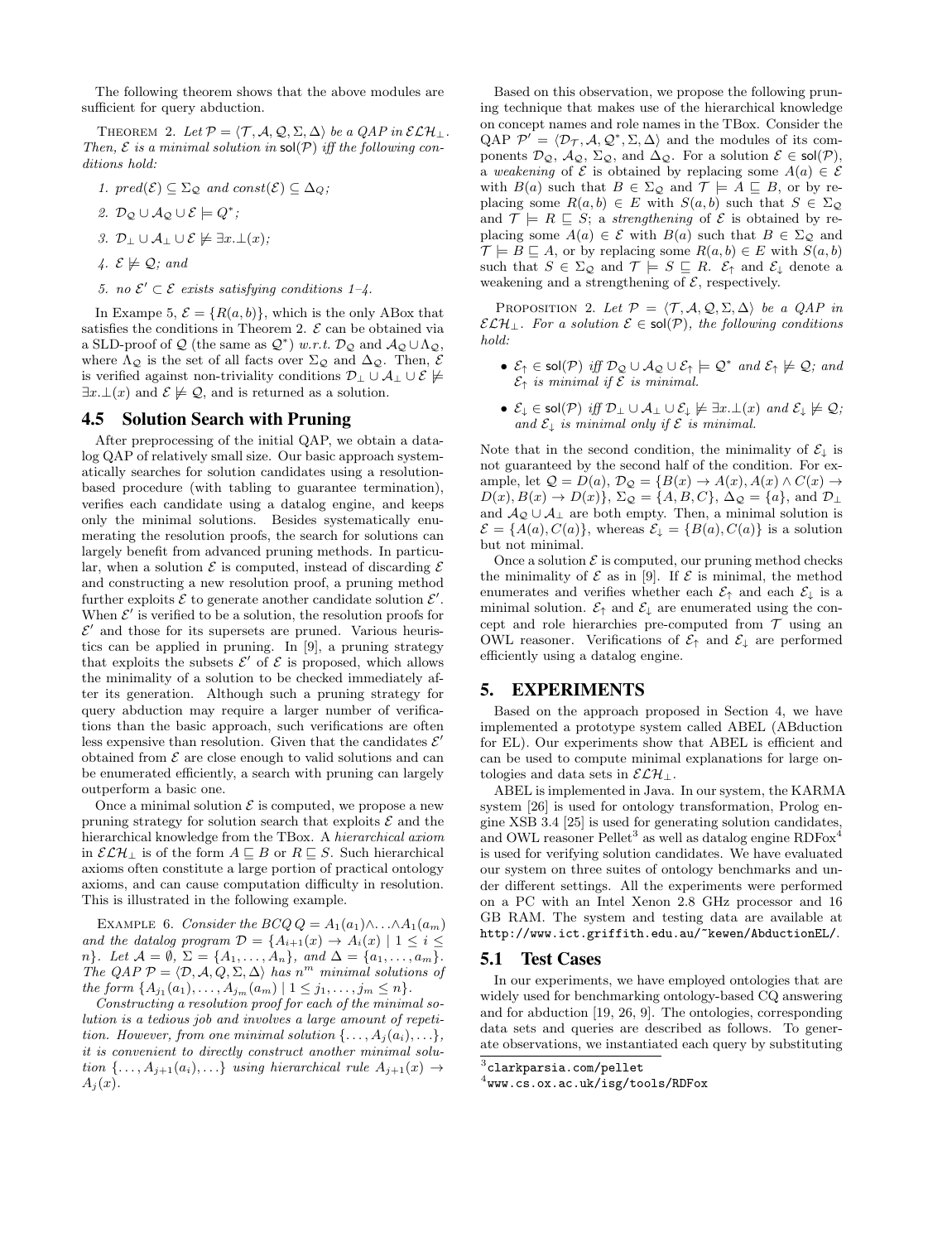their query variables with randomly chosen constants from the corresponding data set and verified that each instantiation indeed formed a negative answer to the query.

VICODI: The VICODI ontology<sup>5</sup> describes European history and contains no genuine existential rules. This benchmark has a moderate-sized data set, has been widely used for evaluating atomic queries, and hence is useful for comparing our system with DuQAP, a system developed by Du et al. [9], since it allows only atomic queries. We generated 40 atomic queries for this benchmark with a random set of atomic concepts and roles.

**SEMINTEC:** The SEMINTEC ontology<sup>6</sup> for modelling financial processes contains genuine existential rules and is coupled with a moderate-sized data set. We used it in comparing our system with DuQAP, and we generated 40 atomic queries for this benchmark as above.

LSTW: The LSTW ontology [19] extends the Lehigh University benchmark LUBM [13] with many genuine existential rules. Corresponding data sets can be automatically generated in a range of sizes using EUGen [19]. LSTW $(n)$  denotes the variant with a data set of  $n$  universities. Besides using this benchmark for comparison, with 40 atomic queries generated as above, we also used it in the scalability evaluation, with 120 CQs generated using the query generator SyGENiA  $[16]^{7}$ .

Table 2 shows some statistics on the aforementioned ontologies: the numbers of their concept names  $(\#C)$ , role names ( $\#R$ ), TBox axioms ( $|\mathcal{T}|$ ), genuine existential rules  $(\#E)$ , ABox facts  $(|A|)$ , and individuals  $(\#I)$ .

Table 2: Benchmark statistics.

| Ontology        | #C  | $\#R$ |     | #E | А                |                  |
|-----------------|-----|-------|-----|----|------------------|------------------|
| <b>VICODI</b>   | 194 | 10    | 214 |    | 116.181          | 32.238           |
| <b>SEMINTEC</b> | 60  | 16    | 207 |    | 65.244           | 17.945           |
| LSTW(n)         | 132 | 32    | 223 | 29 | $\approx 10^5 n$ | $\approx 10^4 n$ |

We evaluated ABEL in three different configurations.

ABEL-N is the naive version of ABEL without pruning nor module extraction, and was used for comparison with DuQAP. In order to have a fair comparison, database techniques were not employed in ABEL-N. Also, Pellet was used instead of a datalog engine for reasoning tasks such as solution verification.

ABEL-P uses MySQL database system to store data and enables the pruning optimisation. Also, datalog engine RD-Fox was employed for solution verification. However, module extraction was disabled in order to study its effect on performance.

ABEL-M is the optimised version of ABEL-P using the module extraction technique. It is tested in the scalability evaluation with large data sets.

#### 5.2 Comparison

In the first set of experiments, we compared our system with DuQAP. DuQAP accepts as input expressive ontolo-

 $^{5}$ http://www.vicodi.org

 $6$ http://www.cs.put.poznan.pl/alawrynowicz/ semintec.htm

gies in SHIOQ but only allows observations formulated in atomic queries. For each of our testing ontologies, we generated 40 observations by instantiating the corresponding 40 atomic queries. We included all concepts in the ontology as abducibles, and the domain includes all constants in the corresponding data set. Roles were not included in the abducibles, since DuQAP ran out of memory in those cases.

Table 3 shows the comparison results: the average numbers of minimal solutions ( $\#\mathcal{E}$ , averaged over 40 observations)<sup>8</sup> , and the average times (in seconds) for computing all the minimal solutions. DuQAP could not handle LSTW(10) or beyond due to running out of memory. It is worth noting that ABEL-N already outperformed DuQAP, and this superiority is largely enhanced with other optimisations like pruning (with the time reduced by at least 90%).

Table 3: Comparison of DuQAP and ABEL.

| Ontology        | #E    | DuQAP | <b>ABEL-N</b> | ABEL-P |
|-----------------|-------|-------|---------------|--------|
| VICODI          | 12.4  | 9.5   | 5.8           | ი 1    |
| <b>SEMINTEC</b> | (0.4) | 3.4   | 1.0           | N 1    |
| LSTW(1)         | 8.6   | 7.8   | 5.1           | (1.4)  |
| LSTW(5)         | 8.6   | 46.9  | 24.8          |        |
| LSTW(10)        | 8.6   |       | 85.9          | 52     |

#### 5.3 Scalability Evaluation

To evaluate the scalability of our system with observations formulated in general CQs that can interact with genuine existential rules in a complex manner, we evaluated ABEL-P and ABEL-M with the 120 generated CQs, a large portion of which are general CQs. One observation is generated for each query. Since LSTW contains no disjointness axiom, to enforce non-triviality checks, we added 5 disjointness axioms to the LSTW ontology. We increased the scope of abducibles so that all the concepts and all the roles in the ontology are included, and each domain is of size 5 (with constants in the observation plus possibly some from the data set). We set a 10 minutes' time bound for each QAP instance, and a QAP instance is considered to be successfully processed only if all its minimal solutions are computed in the time bound.

ABEL-P was able to handle all the 120 observations for moderate-sized LSTW(1), and the average computation time was 19.2 seconds. Table 4 shows the results for large-sized LSTW(10), LSTW(50) and LSTW(100): the number of observations successfully processed  $(\#)$ , the times for computing all the minimal solutions and for extracting modules  $(t_c)$ and  $t_m$ , in seconds, both averaged over the successfully processed observations), and the sizes of modules divided by the sizes of the initial data set  $\mathcal{A}$  ( $|\mathcal{A}_{\mathcal{Q}}|$  and  $|\mathcal{A}_{\perp}|$ , in percentage, both averaged over the successfully processed observations).

ABEL-P was able to successfully process most of the observations (105, that is 88%) for LSTW(10), and nearly half of them  $(55, \text{ that is } 46\%)$  for each of LSTW $(50)$  and  $\text{LSTM}(100)$ . ABEL-M could handle all the observations successfully processed by ABEL-P, and the advantage of ABEL-M (in particular, the module extraction optimisation) becomes more obvious when the data sets get larger. In

<sup>7</sup>As SyGENiA failed to terminate in some cases on LSTW, we set a bound on the chase algorithm of SyGENiA to generate CQs with up to three atoms.

 ${}^{8}$ The numbers were the same for both ABEL(-N and -P) and DuQAP.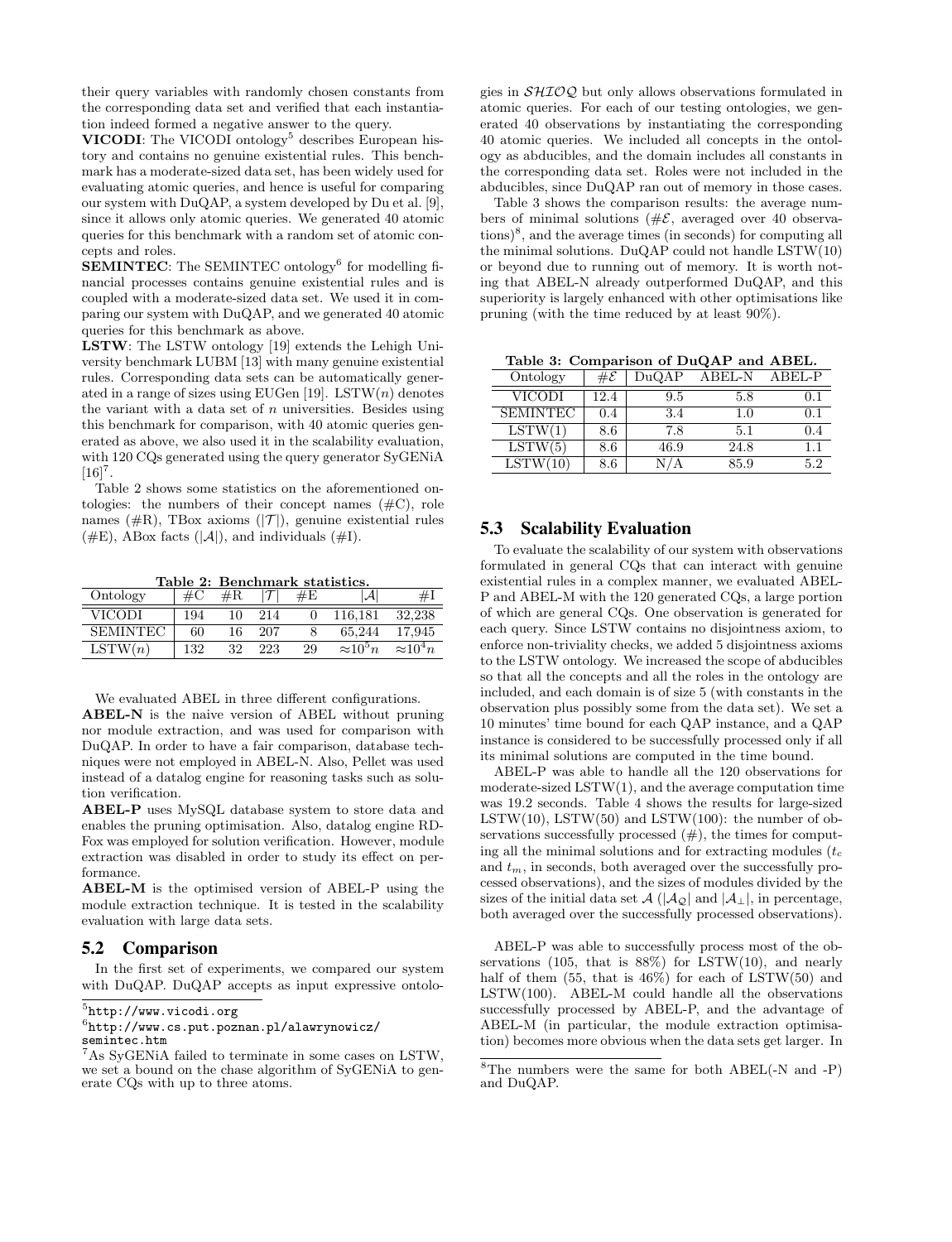

Figure 1: Scalability evaluation on LSTW(50).

Table 4: Scalability evaluation on generated queries.

| <b>LSTW</b>  |     | $A$ REL-P |    |       | $A$ REL-M |                             |          |
|--------------|-----|-----------|----|-------|-----------|-----------------------------|----------|
| $\mathbf{u}$ |     | $\iota_c$ |    | $t_c$ | $\tau_m$  | Aο                          |          |
| 10           | 105 | 39.2      |    |       |           | $106$ $25.6$ $15.4$ $3.4\%$ | $10.7\%$ |
| 50           | 55  | 23.6      | 83 | 41.1  |           | $26.2\quad 3.7\%$           | 8.5%     |
| 100          | 55  | 43.7      | 82 | 31.5  | 31.4      | $0.3\%$                     | 1.8%     |

particular, for LSTW(50) and LSTW(100), ABEL-M could process 28 and 27 observations respectively, on which ABEL-P failed. Moreover, for all the observations over LSTW(50), ABEL-M could compute at least some minimal solutions, and failed to output any solutions for only two observations in the case of LSTW(100). These two difficult observations are both associated with recursive rules in the ontology.

Figure 1 shows the reasoning times and the numbers of solutions computed by ABEL-P and ABEL-M, on 20 selected observations over LSTW(50). These 20 observations are the most challenging ones among those successfully processed by both ABEL-P and ABEL-M. The column chart shows the computation and module extraction times of ABEL-P and ABEL-M (the left vertical axis, in seconds). The line chart shows the total numbers of minimal solutions (the right vertical axis, in logarithm scale).

Figure 1 demonstrates the efficiency gain as well as the overhead for module extraction in ABEL-M (compared to ABEL-P). On the observations that could be easily processed by ABEL-P, the efficiency gain from module extraction was often not significant enough to override its overhead. The efficient gain was significant however, on observations that were hard for ABEL-P, such as Q14, Q17, Q45, and Q47, where the computation times were reduced by half because of module extraction. On hard observations where ABEL-P failed to process, the advantage of module extraction became very significant, as shown in Table 4. Hence, in general, for query explanation over large data sets, it would be a good strategy to first attempt to generate explanations with ABEL-P, and to employ module extraction (ABEL-M) only when ABEL-P fails in the time bound.

#### 6. CONCLUSION

We have developed a scalable and complete system for query abduction w.r.t. observations formulated in BCQs and background ontologies in  $\mathcal{ELH}_\bot$ . Our approach involves transforming an  $\mathcal{ELH}_\perp$  ontologies to a datalog program and rewriting the observation. While the ontology transformations and rewriting techniques have been intensively studied for query answering, our work initiates to adapt such techniques from standard query answering to query abduction. Indeed, by adapting these techniques, we provide, to the best of our knowledge, the first sound and complete algorithm for query abduction that supports both general CQs and ontologies with genuine existential rules. Moreover, we introduced a novel method for module extraction in query abduction, by applying data summarisation techniques, and we developed a pruning strategy that largely enhances the efficiency of solution generation. Finally, the potential of using our algorithm to handle practical ontologies and large data sets in practice is corroborated through our evaluation.

Interesting future work includes, firstly, extending the current approach to other ontology languages, including Horn DLs and existential rules. The approach in [18] can be a starting point. For more expressive Horn DLs and existential rules, an interesting research problem is to decide which fragments or which ontologies/queries are *combined* rewritable, that is, an ontology transformation and an observation rewriting exist that are sound and complete for query abduction. The study on combined rewritability of existential rules regarding query answering in presented in [12], and would shed light on this research direction. Moreover, although the observation rewriting explores the structures of the CQs to some extent, we believe a more fine-grained analysis of query structures and possibly specific structures of some ontology axioms will allow us to apply advanced heuristics in solution construction.